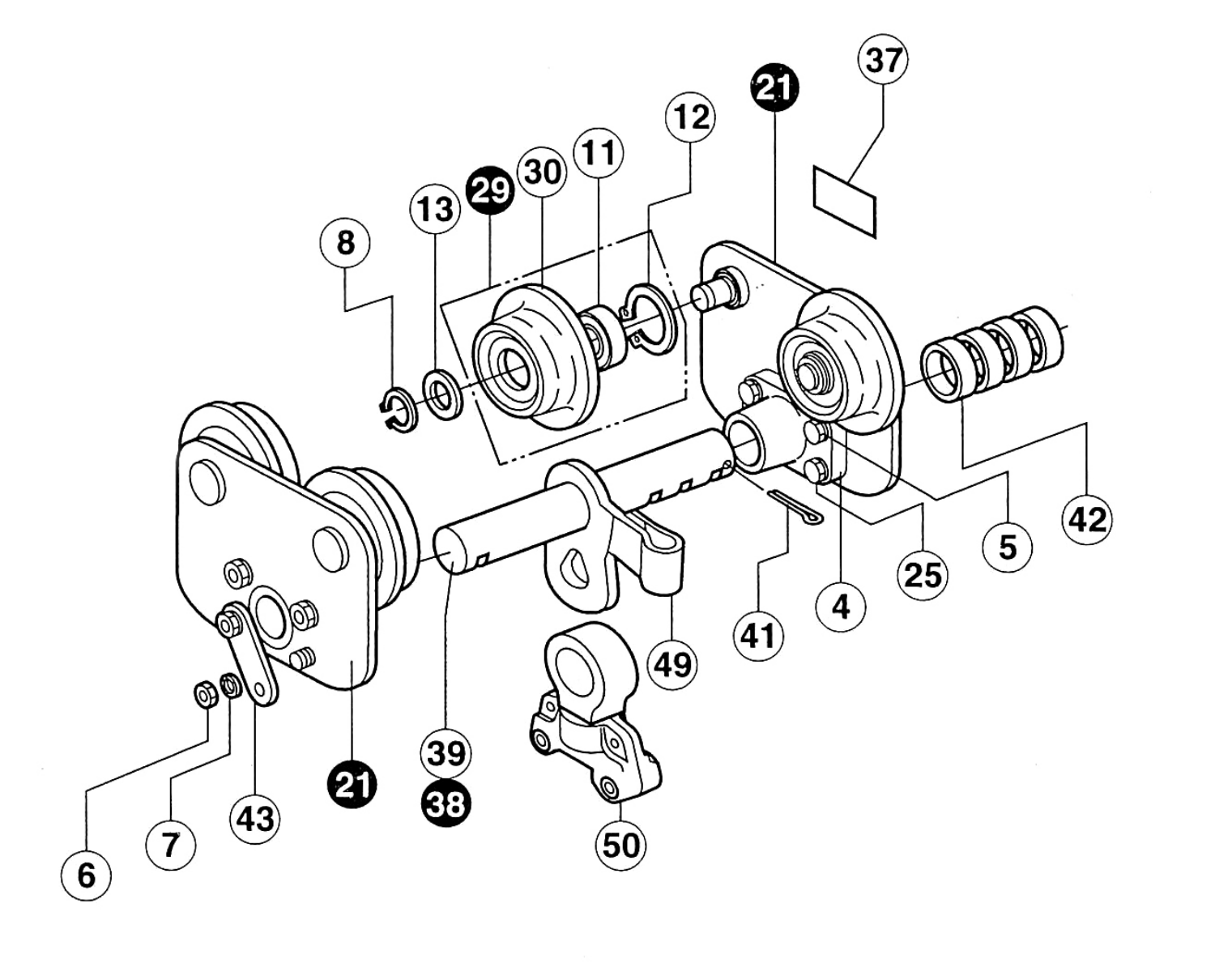| Catalog No. Parts |                 |           | Parts Name              | $Q'$ ty         | Remarks                     |
|-------------------|-----------------|-----------|-------------------------|-----------------|-----------------------------|
|                   | Set No. Indvdl  | No.       |                         |                 |                             |
|                   | No.             |           |                         | 1 unit          |                             |
|                   | $\overline{4}$  | $P - 046$ | Bracket                 | 2               |                             |
|                   | 5               | $P - 021$ | Hex. Bolt (Short)       | $\overline{4}$  | for Bracket                 |
|                   | 25              | $P - 018$ | Hex. Bolt (Long)        | 4               | for Key Plate               |
|                   | $6\phantom{.}6$ | $P - 047$ | Hex. Nut                | 8               |                             |
|                   | $\overline{7}$  | $P - 048$ | Spring Washer           | 8               |                             |
|                   | 8               | $P - 034$ | Snap Ring (Small)       | $\overline{4}$  |                             |
|                   | 13              | $P - 035$ | Wheel Pin Washer        | $\overline{4}$  |                             |
| 21                |                 | $P - 031$ | Plain Side Plate Ass'y. | $\overline{2S}$ | w/Wheel pin                 |
|                   | 37              | $P - 926$ | Name Plate              | 1               |                             |
| 29                |                 | $P - 037$ | Plain Wheel Ass'y.      | 4S              | $w/$ Bearing & Snap ring(L) |
|                   | 30              | $P - 038$ | Plain Wheel             | $\overline{4}$  |                             |
|                   | 11              | $P - 039$ | Ball Bearing            | $\overline{4}$  |                             |
|                   | 12              | $P - 040$ | Snap Ring (Large)       | $\overline{4}$  |                             |
| 38                |                 | $P - 060$ | Suspension Shaft Ass'y. | <b>1S</b>       | w/Split Pin                 |
|                   | 39              | $P - 061$ | Suspension Shaft        |                 |                             |
|                   | 41              | $P - 065$ | Split Pin               | 1               |                             |
|                   | 42              | $P - 062$ | Adjustment Collar       |                 |                             |
|                   | 43              | $P - 017$ | Key Plate               | $\overline{2}$  |                             |
|                   | 49              | $P-191$   | Connector               | 1               | 3t, 5t is not Direct type.  |
|                   | 50              | $P-192$   | Connector (for Direct)  | 1               |                             |
|                   |                 |           |                         |                 |                             |

## Plain Trolley, P type Spare Parts List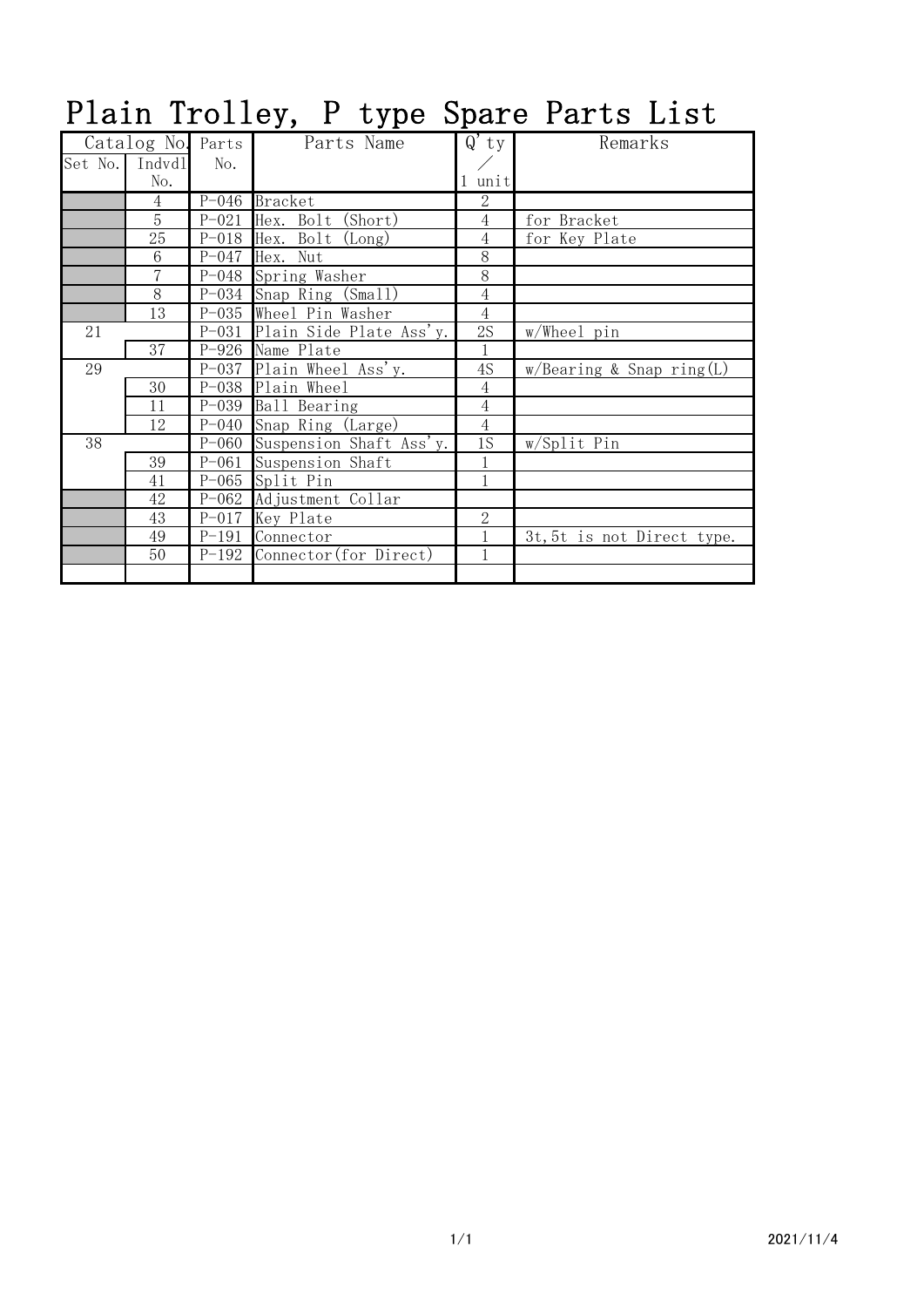